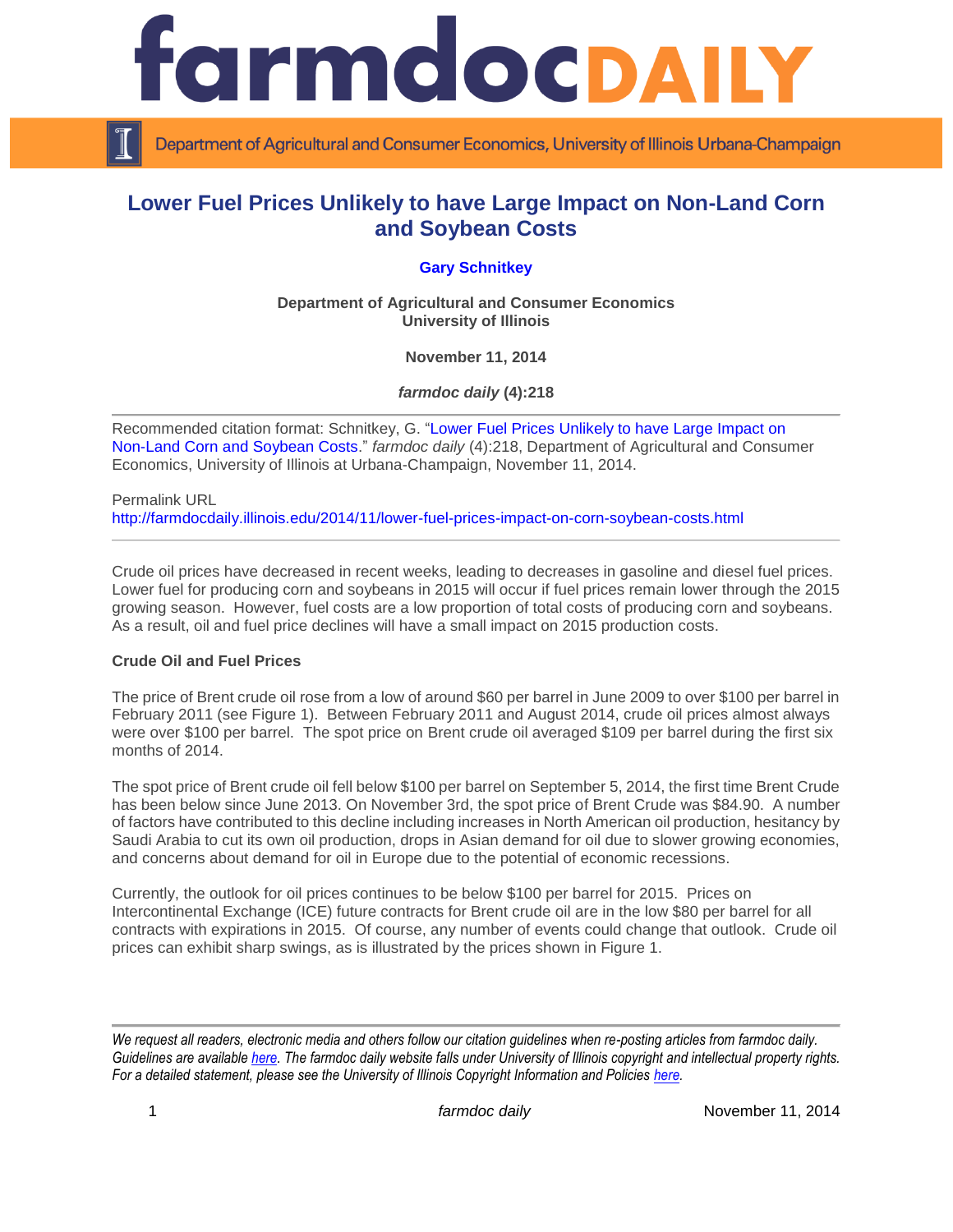

Decreases in crude oil prices have led to lower retail gasoline and diesel fuel prices. On November 3rd, retail gasoline price was \$3.08 per gallon in the United States, and diesel fuel prices were \$3.62 per gallon. These current prices are lower than earlier prices. During the first half of 2015, retail gasoline prices averaged \$3.67 per gallon and diesel fuel averaged \$3.96 per gallon.